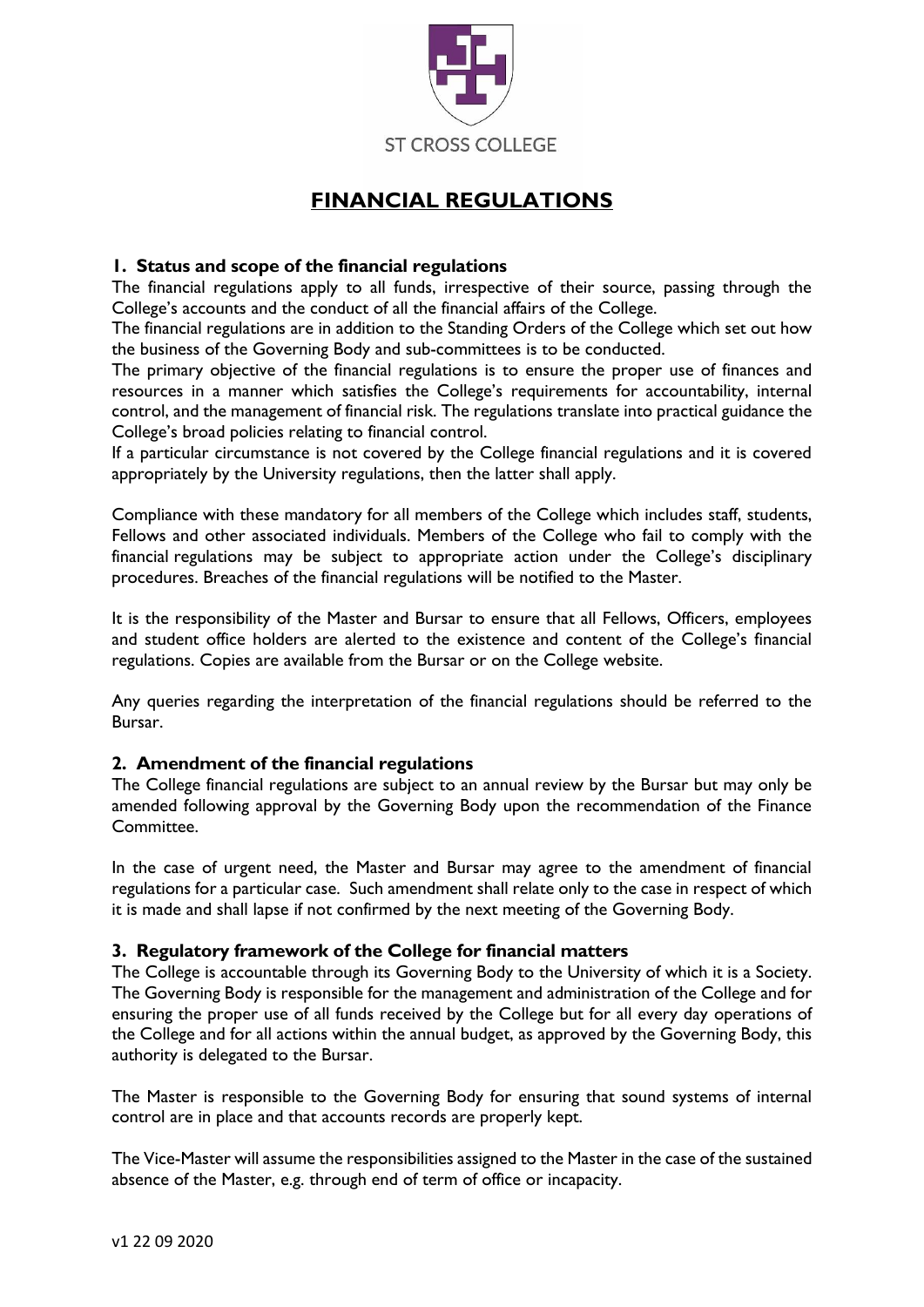Access to accounting systems should be restricted to that appropriate to each user's role and responsibilities.

# **4. Audit**

As a Society of the University the external and internal auditors of the University and any other authorised auditors, e.g. HEFCE Internal Audit, have the right to unrestricted access to all vouchers, documents, books of account, and computer data and to any other information which they consider relevant to their enquiries and which is necessary to fulfil their responsibilities. Both internal and external auditors also have the right to verify assets and the right of direct access to any employee or person responsible for the administration or management of College funds with whom it is felt necessary to raise and discuss such matters.

# **5. Fraud**

The Governing Body through the Finance Committee is responsible for ensuring the establishment and maintenance of adequate systems of internal control for the prevention and detection of fraud and irregularities.

The Master or person(s) nominated by the Master are responsible for investigating any matters involving irregularities or suspected irregularities in the exercise of activities of the College including financial matters such as fraud concerning cash, stores or other property.

The Master shall be immediately informed by any Fellow of the College or by any member of staff of any matter arising which involves or is thought to involve financial or accounting irregularities concerning the assets of the College.

The Master shall take such steps as considered necessary to investigate and report on any such matter.

Where any investigations produce prima facie evidence that a criminal offence has taken place, then the Master shall have discretion, taking into account the circumstances and seriousness of the case, to determine whether the Police shall be informed.

# **6. Whistle Blowing**

The Public Interest Disclosure Act provides employees with legal protection against being dismissed or penalised by their employers as a result of disclosing certain serious concerns.

# **7. Ethical Policy**

Employees and others with responsibility for the administration or management of College funds should not use their authority or office for personal gain and should always seek to uphold and enhance the standing of the College.

# **8. Disclosure of Interests**

A member or employee of College having a personal, financial, or other beneficial interest in any transaction between the College and third parties shall disclose that interest to the Master.

Where the matter in which the individual has a personal interest is to be discussed at a committee meeting the individual must:

Declare an interest before the meeting or at the meeting before discussions begin on the matter; Be absent from the meeting for that item unless expressly invited to remain in order to provide information;

Not be counted in the quorum for that part of the meeting;

Be absent during the vote and have no vote on the matter.

Further information may be accessed from the University website <http://www.admin.ox.ac.uk/researchsupport/integrity/conflict/>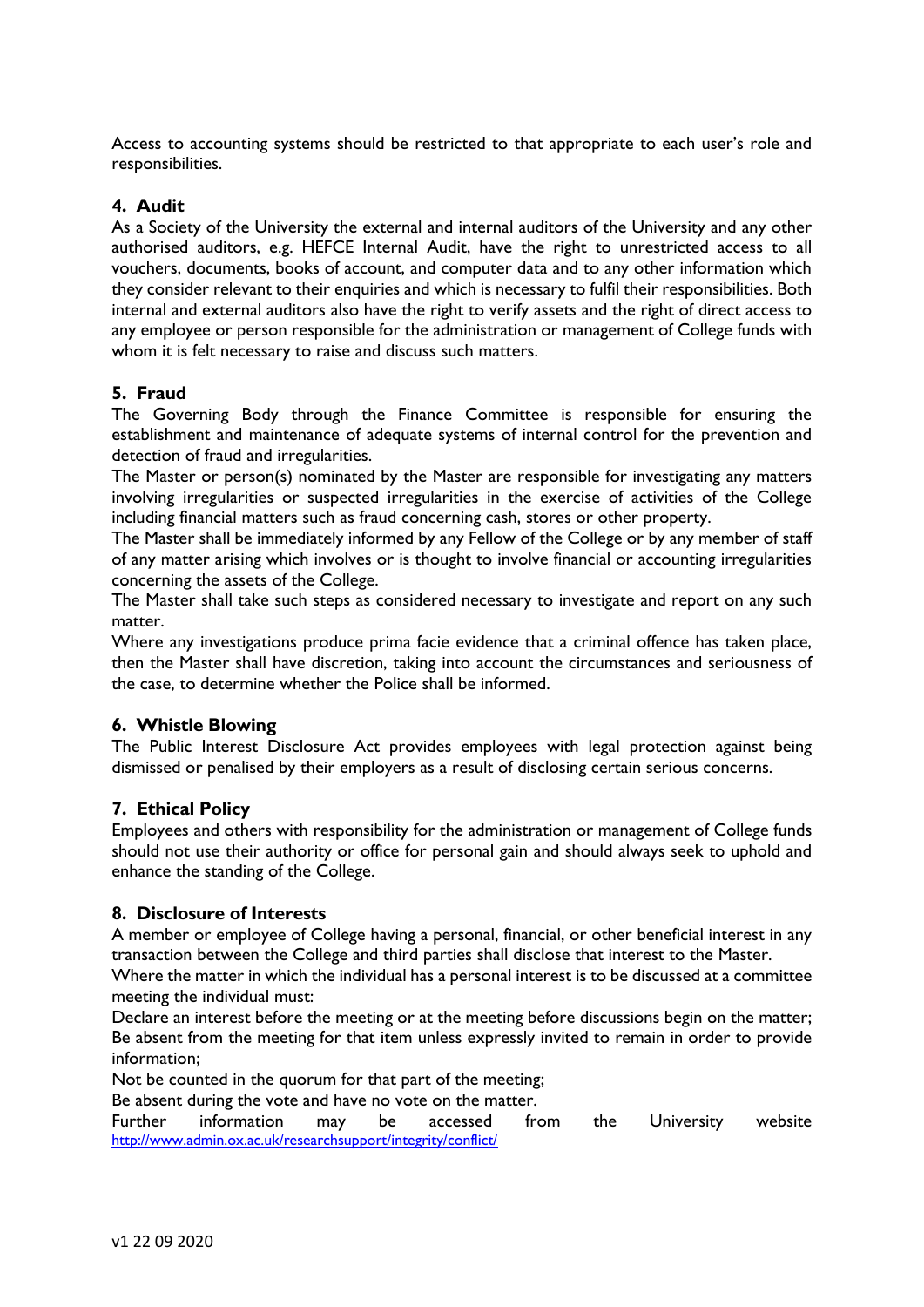# **9. Risk Management**

The Governing Body acknowledges the risks inherent in its activities and is committed to managing those risks which pose a significant threat to the achievement of its business objectives and stability. The Master is responsible to the Governing Body for advice on these issues.

# **10. Dissemination of information regarding the College to external organisations**

No information regarding the future development or strategy of the College shall be issued formally to external organisations without the knowledge and approval of the Master. No financial data shall be submitted formally to external organisations without first being reviewed and approved by the Bursar.

# **11. Financial development plan, budgets and budgetary control**

The College Accountant will be responsible for the production of annual and medium-term budgets and the annual financial statements. The College Accountant will prepare annually a medium-term finance development plan in line with the strategic direction of the College and present it to the Master for review. The budget for the following year will form the first year of the plan. The plan will then be presented to the Finance Committee and following their approval to the next meeting of the Governing Body.

Control of spend against the agreed budget is a continuous process throughout the year and a half-yearly review of the College's performance against budget is to be submitted to the Finance Committee.

Individuals are not authorised to commit the College to expenditure without first ensuring that there are sufficient funds to meet the purchase cost within budget. If any departure from budget is foreseen it must be reported immediately to the Bursar and before any further commitment of funds is undertaken.

Only authorised staff have access to the financial records

# **12. Accounting Records**

The Bursar shall ensure that all monies under the College's control are kept safely and are used only for the purposes for which they are approved and that all transactions are properly recorded in the accounting system.

# **13. Retention of financial documents**

The period for the retaining documents is a complex issue and the most favourable retention period will allow for records to be kept as long as they are really needed for legal and commercial purposes.

A programme should be drawn up to select records that are to be retained or destroyed in order to keep the volume of records under control. The retention policy should be just one of the elements comprised in a much broader programme covering records management. In determining appropriate retention periods the following aspects need to be considered:

- economy;
- legal and related requirements;
- potential demand within the College;
- historical value.

There are few firmly established regulations to follow in deciding how long to keep documents. However, this guideline covers recommended minimum retention periods for accounting records to discharge the College's legal and statutory obligations in respect of the various taxing authorities and audit requirements.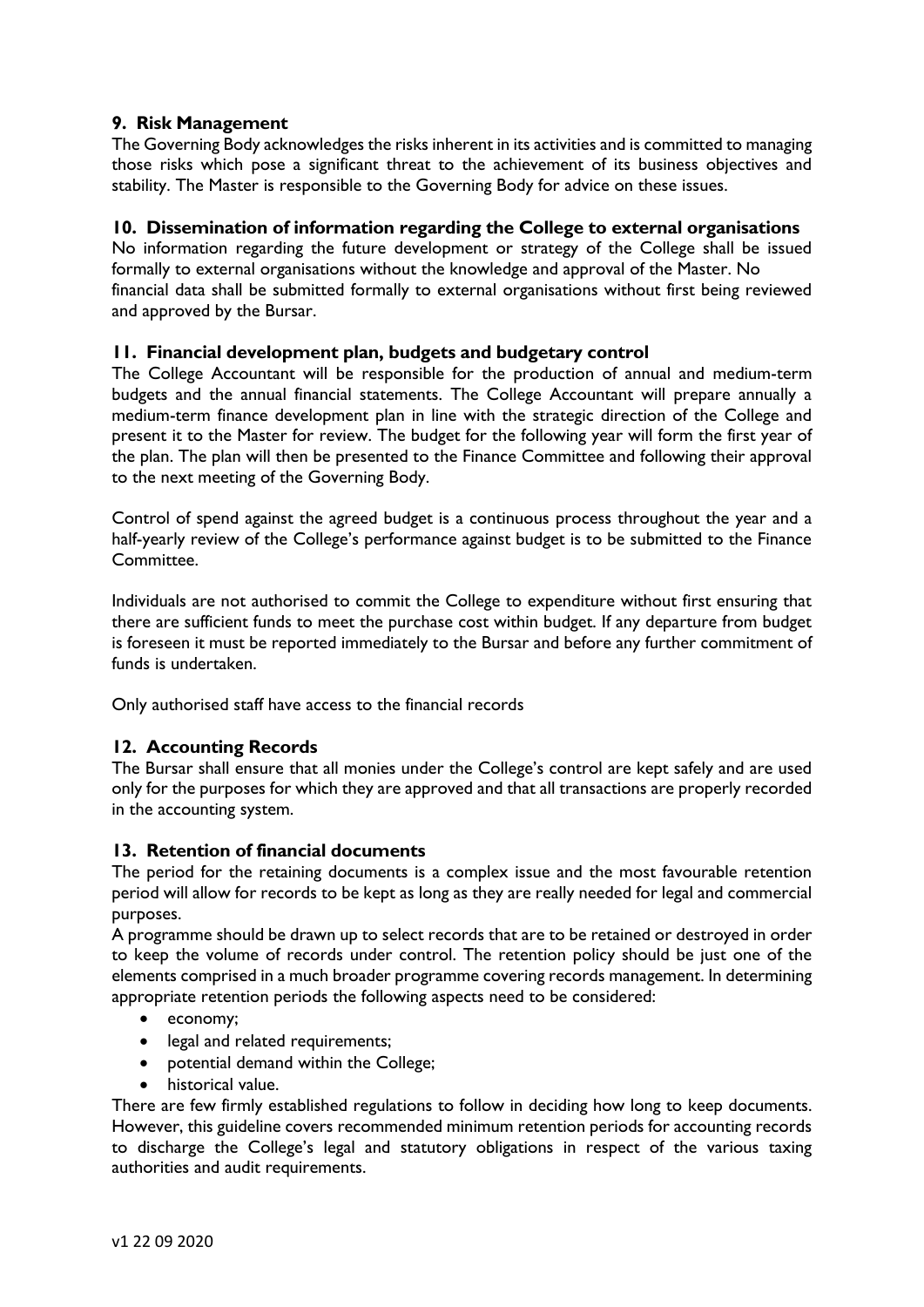# **14. Accounting Systems**

All employees with access to any of the College's accounting systems must comply with the relevant password and security controls. Further information is available on the College website regarding password security and regulations relating to the use of Information Technology facilities.

The College will operate such accounting systems as are appropriate to the financial activities of the College.

#### **15. Annual Financial Statements**

The Governing Body will approve the annual financial statements of the College for each year to 31<sup>st</sup> July following recommendation from the Finance Committee.

#### **16. Banking Arrangements**

#### **i. Appointment of Bankers**

All monies receivable by the College are to be regarded as income of the College.

College income includes all monies made available to individuals on the basis of their association with the College.

The College's transactions will be processed via University bank accounts with income being paid in promptly and properly accounted for.

No new accounts can be opened without the approval of the Governing Body and the approval of the Director of Finance for the University and ratified by the Finance Committee of the University.

No private bank accounts may be used to divert any monies receivable by the College.

#### **ii. Operation of the College imprest bank account**

The College operates an imprest bank account in the name of the "University of Oxford St Cross College".

Transactions through the College bank account will be promptly and properly accounted for. Bank statements are to be reconciled weekly and reviewed by the Accounts Manager. Any discrepancies must be investigated immediately and rectified as appropriate. Payments may only be made from the account under exceptional circumstances.

Any proposed changes to the mandate for the College bank account must be approved by the Master and the Director of Finance for the University and ratified by the Finance Committee of the University.

All cheques drawn on the College bank account require two signatories. When not in use the cheque book for the College bank account must be kept in a locked cabinet.

# **17. Receipts**

All income received by the College should be identified, receipted and recorded on the day of receipt and banked twice per week.

Staff responsible for the handling and custody of cash must adhere to the following:

- all monies and any other valuable items must be held in cash drawers, where available, and shall be locked, when not in use, in a fire-proof safe;
- cash income must not be counted in public view or left unattended, even temporarily;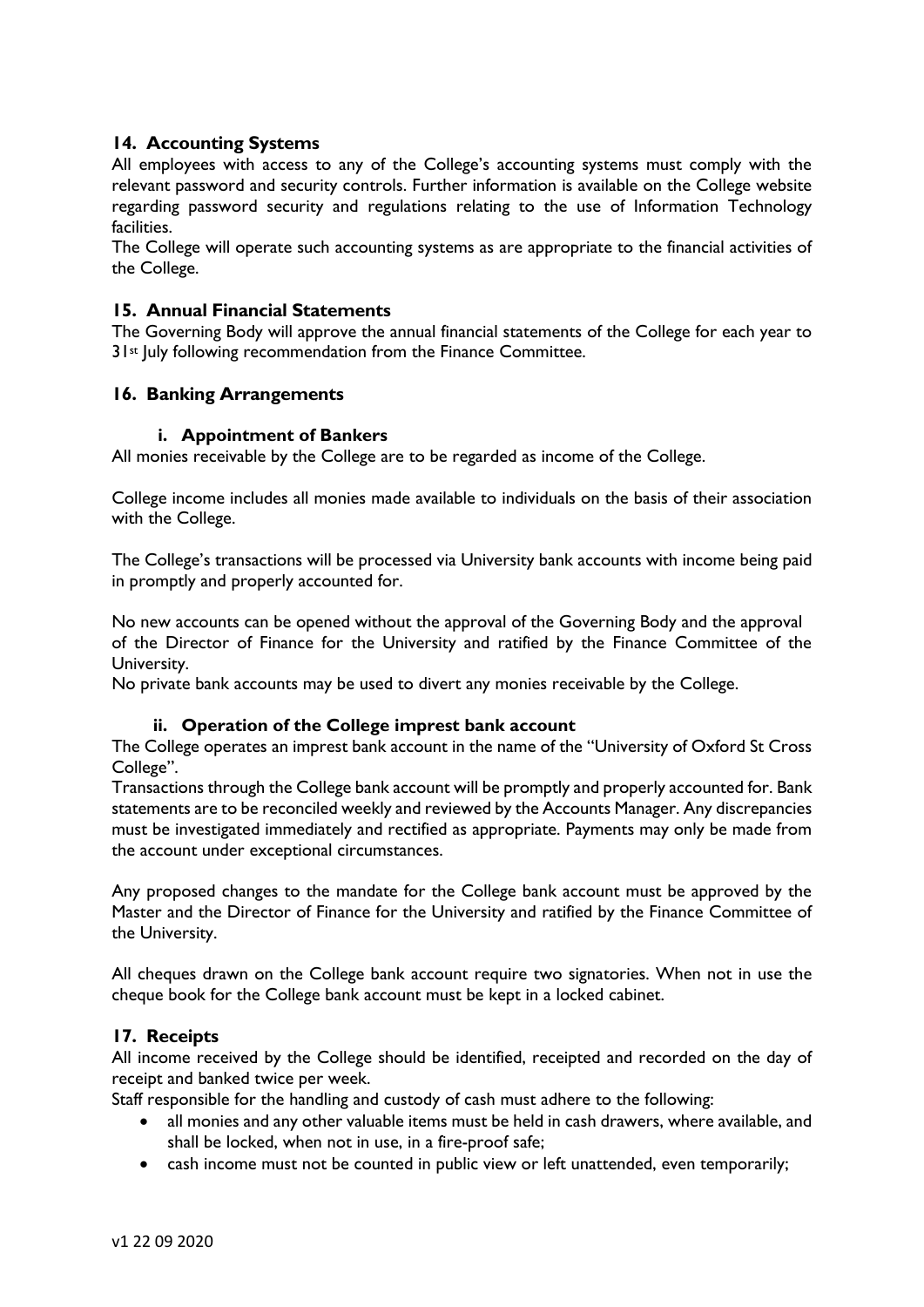- monies received should, wherever possible, be balanced daily and paid over to the Accounts staff on the day of receipt;
- safes must be kept locked at all times except when in use to deposit or receive monies or other items;
- post-dated cheques must not be accepted for payment except by prior arrangement with the Accounts Manager;
- an official College receipt must be given for all cash received;
- all receipt books when not in use must be kept in a locked cash drawer or safe;
- no deductions may be made from any cash collected on behalf of the College prior to paying the funds over to the Bursary staff. Similarly, personal or other cheques must not be cashed out of money received on behalf of the University.

Those making payment to the College should be advised that cheques are to be made payable to 'St Cross College Oxford' and send payment to St Cross College, St Giles', Oxford, OX1 3LZ. The postal service and University Messenger Service must not be used to send cash.

# **18. Student Fees**

In accordance with the regulations of the University, no person shall be presented for a degree unless he or she has paid all the sums due from him or her to the University. Variation in course fees and fee waivers may only granted in accordance with conditions agreed by Council.

Furthermore, no student shall be presented for a degree unless he or she has paid all fees due from him or her to the College. Variation in the College fee and fee waivers may only be granted by the Master or Bursar.

# **19. Acceptance of gifts to the College**

All gifts to the College must be notified to the Master.

If required, the following persons are authorised to give a valid receipt on behalf of the College: (a) the Master;

(b) the Bursar.

Any gifts which bear restrictive conditions should be notified to the Master and the Bursar. The Development Manager will maintain a record of gifts received and will initiate claims for the recovery of tax where appropriate.

All members or employees of the College who are offered donations or endowments for the College must have regard to the possibility that the funds may emanate from illegal sources. They should exercise particular caution:

(1) where, having been offered large donations from persons whose identity is not known to the College, they do not receive satisfactory replies to the further enquiries they make;

(2) where donations are conditional on particular individuals or organisations being used to do work for the College;

(3) where offers of donations in cash or foreign currencies are made for a certain period of time, during which the College is to receive the interest, before the capital sum is returned to the donor at the end of the specified period in sterling;

Any such cases must be referred promptly to the Master.

# **20. Borrowing**

No borrowing may take place and College assets may not be offered as security for any borrowing, without the approval of the Governing Body and the permission of the Council of the University.

# **21. Investment**

The Finance Committee of St Cross College is responsible for the investment of funds and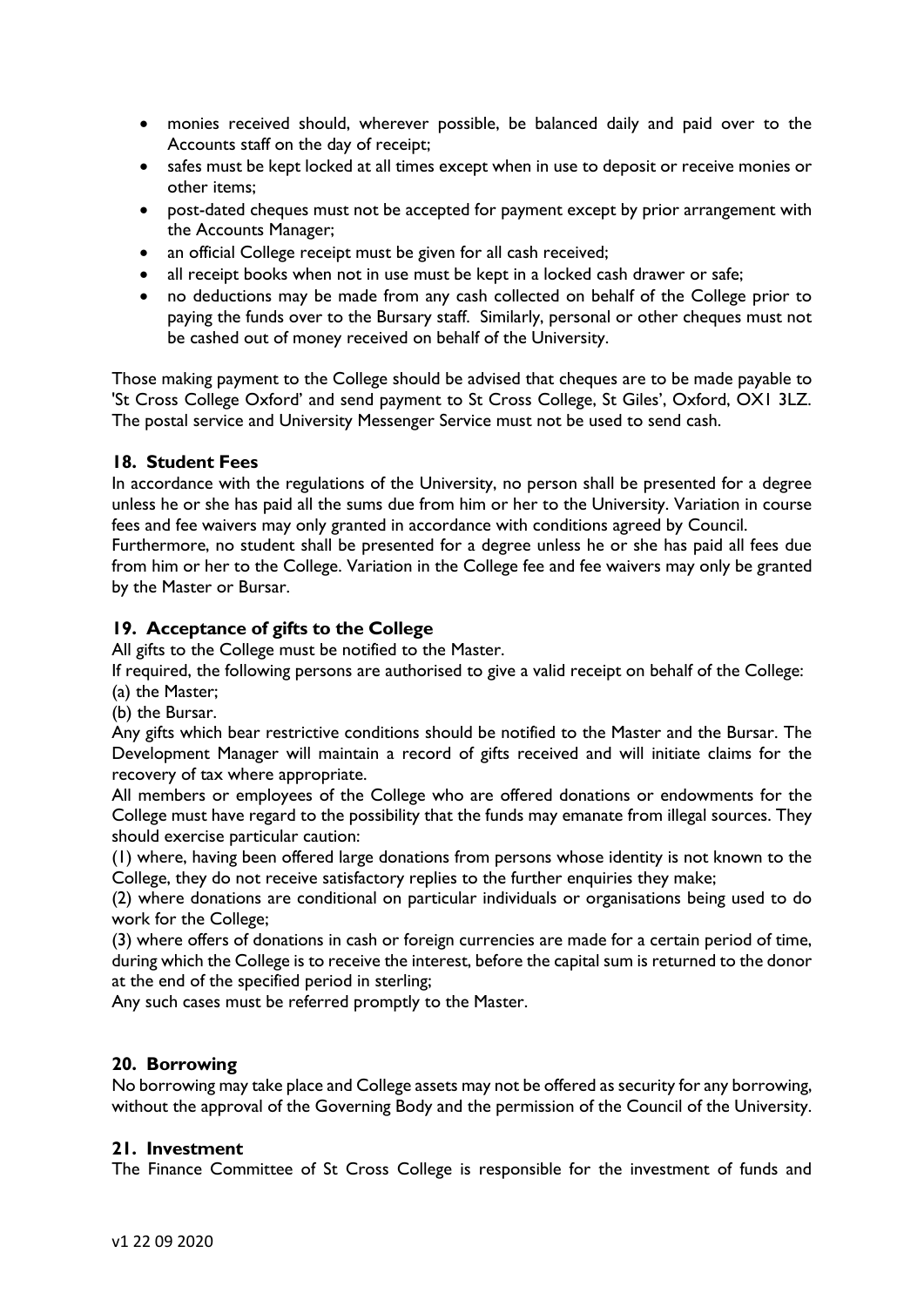endowments of the College.

In the exercise of its responsibilities, the Finance Committee shall have regard at all times to:

- (1) the suitability (both generically and specifically) of particular investments to the College;
- (2) the need for diversification of investments;
- (3) the need to obtain and consider proper advice.

All investments shall be made in the name of the University of Oxford – St Cross College.

# **22. Deposit Pool**

The cash of the College will be held within the University's deposit pool.

# **23. Petty Cash**

Where a petty cash float is provided to pay minor expenses, it may not be used for:

- cashing of personal cheques
- payment to regular suppliers
- gifts to members or former members of staff
- payment for non-business use of goods or services
- personal expenditure
- loans or advances to employees or students
- wages or salaries
- payments for items in excess of £50
- payment for staff parties/entertainment

No payment is to be made from petty cash unless supported by invoices/vouchers authorised by the appropriate budget holder. Cash receipts should not be added to petty cash balances but must be banked.

Regular claims for reimbursement of the float, supported by the receipts or vouchers, should be submitted on the standard form.

Only staff authorised to operate a petty cash float are permitted access to the float. The holder of the float is responsible for its security and must inform the Accounts Manager as soon as practical of any loss.

Float holders must regularly reconcile their float by ensuring that the total of cash in hand and vouchers/invoices for amounts paid out equals the value of the float.

Periodically, with a minimum of once a year, the Accounts Manager will confirm all petty cash balances except the College petty cash float which will be checked by the Bursar.

Requests for any new floats or changes in the float must be approved by the Bursar and/or the appropriate college committee.

# **24. Authority to enter into contracts**

The Master and Bursar have the authority to enter into contracts and to provide all necessary authorisations for all operations concerning the everyday operation of the College.

The Bursar may delegate this authority to budget holders and those given delegated authority may delegate further on an ad hoc basis. For information, current levels of delegation by the Master are set out in Appendix B: Financial Authority Limits.

No discussions with third parties which might lead to a contractual situation where the amount exceeds an individual's authority level can be conducted without the knowledge and agreement of the Bursar. This applies equally to the receipt and expenditure of funds.

Any activity outside the daily operation of the College requires authorisation by the Governing Body. The Master or Bursar will act on behalf of the Governing Body in effecting the transaction. This would include the purchase, sale, leasing and charging of real property.

No contract may be entered into which is illegal and/or does not comply with the obligations laid down by HEFCE, HM Revenue & Customs or other government authorities.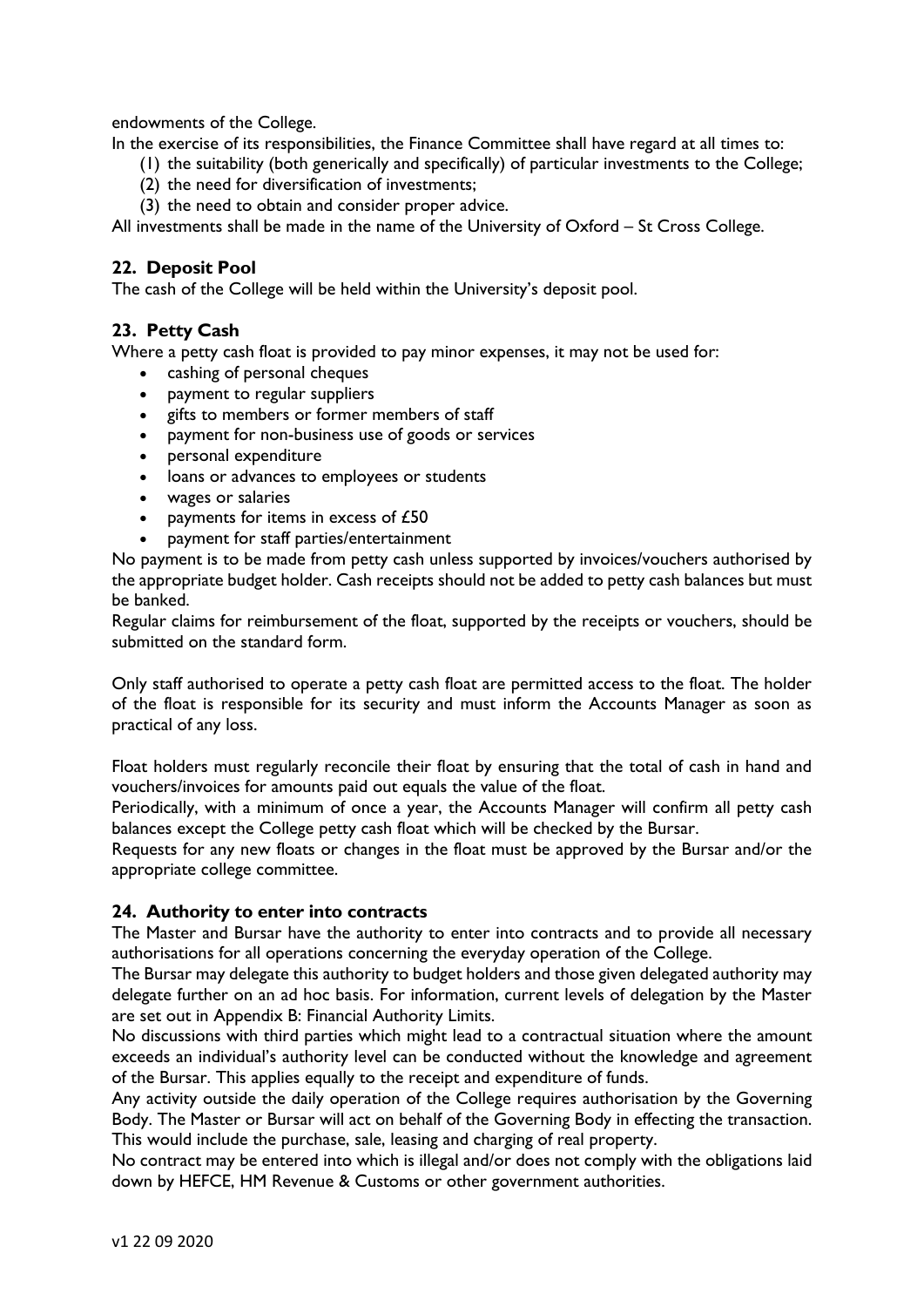Authority from the University Director of Finance is required for the set up or removal of any subsidiary or associated company.

# **25. Sales**

The Master through the Bursar is responsible for establishing procedures to ensure that all sales are authorised and are subject only to acceptable risks.

The liability to VAT of all goods and services supplied must be established, and VAT charged and accounted for as appropriate. The College's internal authority on VAT questions is the Accounts Manager. When determining the prices to be charged for residences, conferences, catering and services to external customers the full cost to the College should be assessed. Sales invoices are to be raised promptly.

The full cost should be recovered unless it is appropriate to do otherwise having regard to the particular circumstances. The Bursar must approve sales to employees, members of the College, and other customers which are made without charge, or at a charge below that normally made to external customers. The Bursar and Domestic Bursar must ensure that appropriate charges are made for the use of College premises and facilities for non-College purposes. The Bursar will ensure that arrangements are in place for credit control, proper monitoring of all debts, and the follow up on overdue accounts. Payment arrangements in respect of any amounts overdue can only be made with the agreement of the Bursar or Accounts Manager. Any VAT included in bad debts which have been written off may be recovered by notifying the Head of Systems, Payroll and Taxation at the University. All members of College have a duty to inform the Bursar of any potential new sources of income which may arise as a result of College activities. Requests to write off any other category of debt must be referred in the first instance to the Bursar.

#### **26. Purchases**

The Bursar is responsible for establishing procedures to ensure that goods and services are ordered in required quantities of suitable quality at the best terms available after appropriate requisition and approval.

The person placing the order must ensure that the expenditure is a valid charge to the College and that adequate budgetary provision is available to meet the expenditure.

To ensure invoices are paid when due, invoices must be passed to the Bursary as soon as they have been certified for payment by the person who placed the order. In carrying out this check it must be ensured that;

- the invoice agrees to the order;
- the prices, calculations, trade discounts, credits and the VAT amount are correct;
- the goods have been received or services rendered are satisfactory;
- the expenditure is a proper liability of the College;
- the invoice has not been previously passed for payment.

Suppliers should be instructed that all invoices must be addressed to St Cross College, St Giles', Oxford, OX1 3LZ.

Use of copy invoices for payment should be avoided wherever possible. Where this is not possible copy invoices should be boldly marked 'COPY'.

Duties of staff should be segregated wherever possible, so that more than one person records and processes each transaction.

The Accounts Manager will supply the Payments Section of the University with a register of authorised signatures for the authorising of documents for payment.

- The register will record the limits on each individual's authority.
- Each entry on the register must be signed or initialled by the Master.
- The register will be confined to employees of the College.
- The register must be kept up to date.

Prompt payment for discount must not be earlier than the date of supply, except in cases where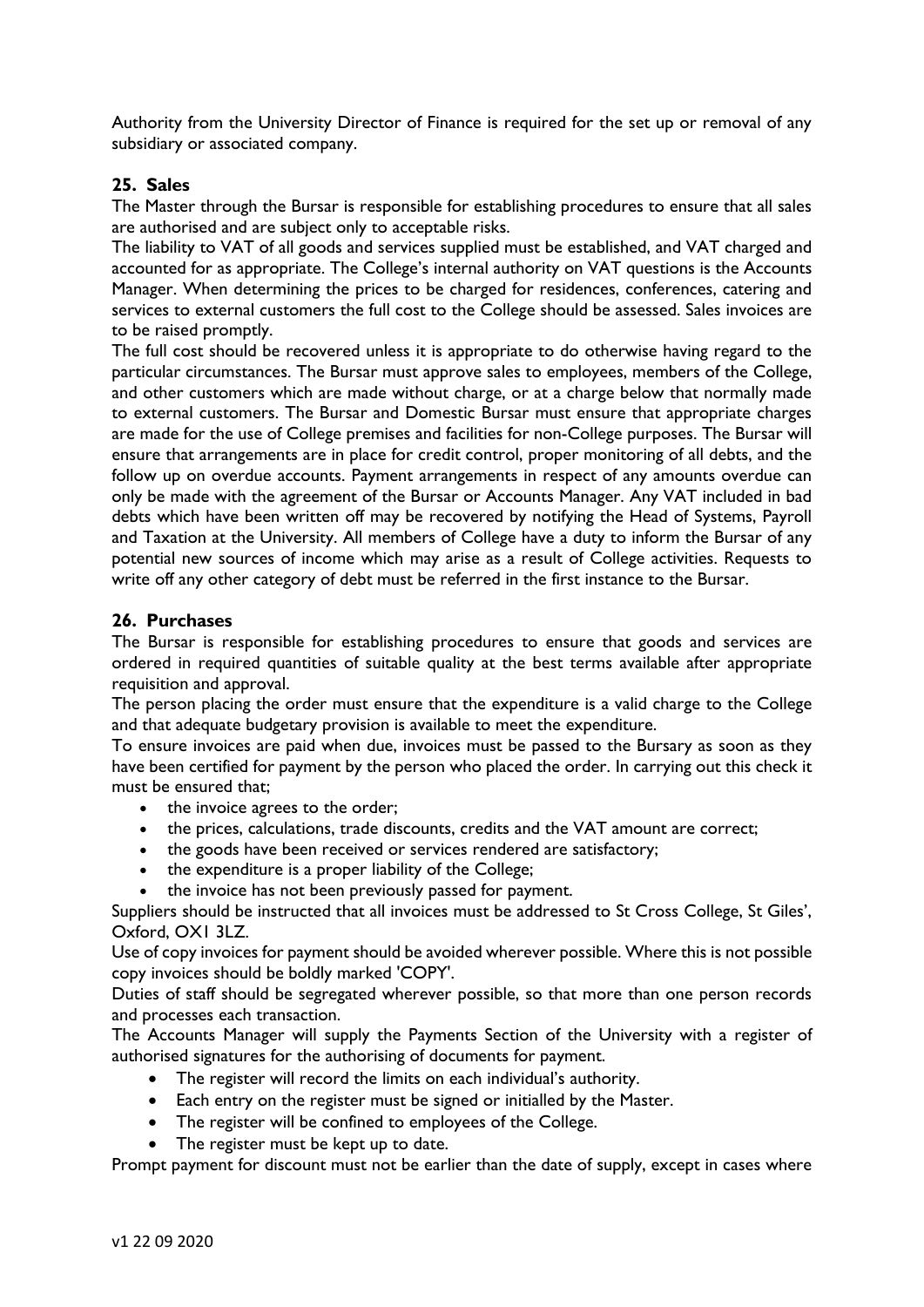the supplier must itself make cash outlays at an early stage, and must not be made unless the credit status of the supplier has been established as satisfactory.

Payments to suppliers will normally be by way of BACS transfer or computer-generated cheque. Payments under employment contracts must be made through the University payroll and not by any other means.

# **27. Stocks**

The Bursar is responsible for ensuring that stocks are adequately protected against loss or misuse. Stocks should be maintained at the minimum level required to support operations.

A physical stock count must be conducted at least once a year, preferably on or before 31<sup>st</sup> July and any significant discrepancies investigated.

#### **28. Equipment and Furniture**

The College Accountant is responsible for establishing procedures to ensure that all items of equipment and furniture are adequately protected against loss, damage and misuse, and that all purchases and disposals of equipment are properly authorised, accounted for and recorded.

Any proceeds from the sale of equipment will normally be credited to the account of the College. Inventories must be maintained and updated at least once a year for each of:

- Furniture and equipment in college premises and rented premises
- Computing equipment
- Artworks

Insurance will be arranged through the Insurance Office of the University and the Accounts Office will provide annually a list of all College property, equipment, artworks and items on loan for which all–risks insurance is required.

Items purchased or loaned between submissions will also be notified at the time of acquisition where the individual value exceeds £50,000.

No asset belonging to the College may be removed for personal use without approval in writing from the Bursar.

# **29. Buildings**

The Master through the Bursar is responsible to the Governing Body for ensuring that procedures for the management and maintenance of the College's property are in place.

The Bursar can authorise any building works on College properties associated with the ongoing operation of the College, for example repairs and maintenance and minor works. Any other building works, however funded, would require the prior permission of the Governing Body.

The authority of the Governing Body is required for the purchase, lease or sale of property. In urgent cases that authority may be exercised by the Master on the Governing Body's behalf and reported subsequently to the Governing Body.

#### **30. College Vehicles**

No College-owned vehicle may be used unless it is insured for the purpose for which it is being used, has been appropriately taxed, and has a valid MOT test Certificate where required; and unless the driver is qualified to drive the vehicle.

College vehicles may be used only by persons and for purposes authorised in writing by the Bursar and a record of authorised drivers should be maintained; notification should be given to the Insurance Section staff of the University whenever drivers have six or more points on their licences.

Where the use of College vehicles is authorised for travel to and from work and they are not left on College premises at night, any employee of the College is likely to be taxed on the benefit enjoyed.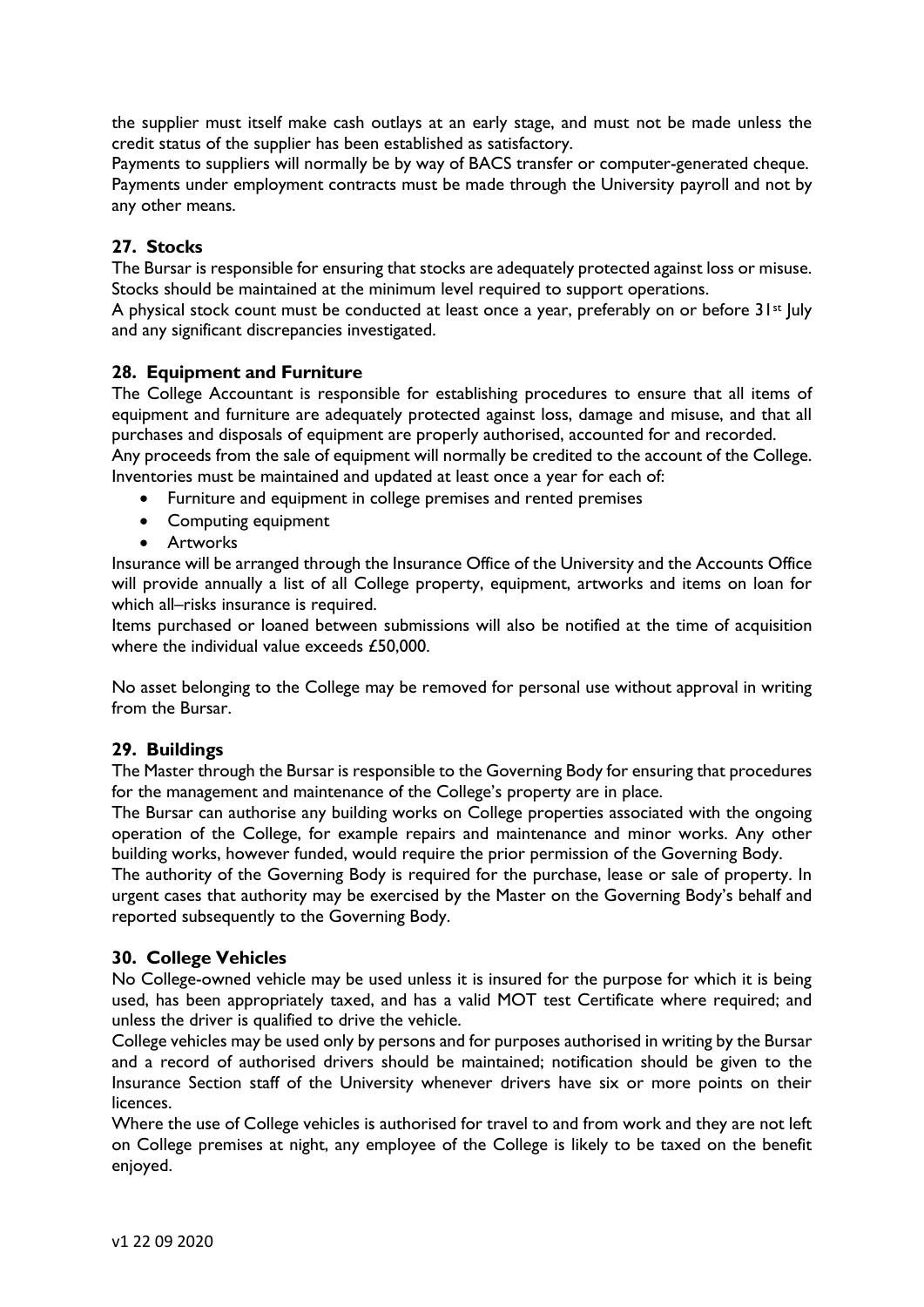Where private use is allowed, the terms and conditions of use and reimbursement of costs must be authorised in writing by the Bursar; the motor insurance cover provided through the University will operate in respect of private use of vehicles where this authorisation has been obtained: it is possible that the cover will not operate in the event of an incident arising during a period of private use where the appropriate permission has not been sought and obtained.

College vehicles must be included in the College's asset register: any acquisition must be notified immediately to the Insurance Section staff of the University.

Sales of vehicles should be advertised beyond the College: any disposal must be notified immediately to the Insurance Section Staff of the University.

# **31. Insurance**

Except in cases where the Master has directed otherwise, insurance will be arranged through the Insurance Office of the University and/or collective collegiate arrangements which will provide all necessary advice.

# **32. Legal Advice**

Legal advice on staff matters and Health and Safety matters will be obtained as part of the College's agreement with companies approved by collective collegiate arrangements. All other legal advice will be obtained as directed by the Master.

The taking or defending of any court, tribunal, arbitration, adjudication or (formal) mediation proceedings will be initiated and managed:

- (1) in the case of staff matters and Health and Safety matters by Peninsula Business Services as part of the College's agreement with them or the University, as appropriate;
- (2) in all other cases as directed by the Master.

# **33. VAT**

The College as a Society of the University is a partially exempt, registered, taxable body and has a legal obligation to account properly for VAT. The College is largely responsible for its own VAT affairs, but relies on the University's Finance Division for appropriate advice and direction. The Accounts Manager is the College's internal authority on VAT questions.

The Accounts Manager must submit correct and timely returns of VAT and other legally required data to the Finance Division of the University, for the inclusion in the University's returns to HM Revenue & Customs, as well as providing the information needed on invoices and other documents of costs incurred, to allow the University to operate its VAT partial exemption scheme.

# **34. Staff**

All College employees shall be paid through the payroll operated by the Payroll Office of the University.

All documents sent to the Payroll Office authorising the payment of new employees or subsequent changes to their salary or other details must be authorised by the Bursar.

It is the responsibility of the Master or Bursar

- a) To ensure, by inspection of documentation specified by the Immigration and Nationality Directorate for this purpose, that every prospective employee has the right to work in the UK; or
- b) If the person does not have this right, to obtain through Personnel Services of the University a work permit from the Home Office for the specific employment proposed.

# **35. Travel and Subsistence**

# **35.1 Employees and Officers: Claims for reimbursement**

Travel and subsistence reimbursement claims should be made on University claim forms. The claims must be for the reimbursement of actual expenditure incurred wholly and necessarily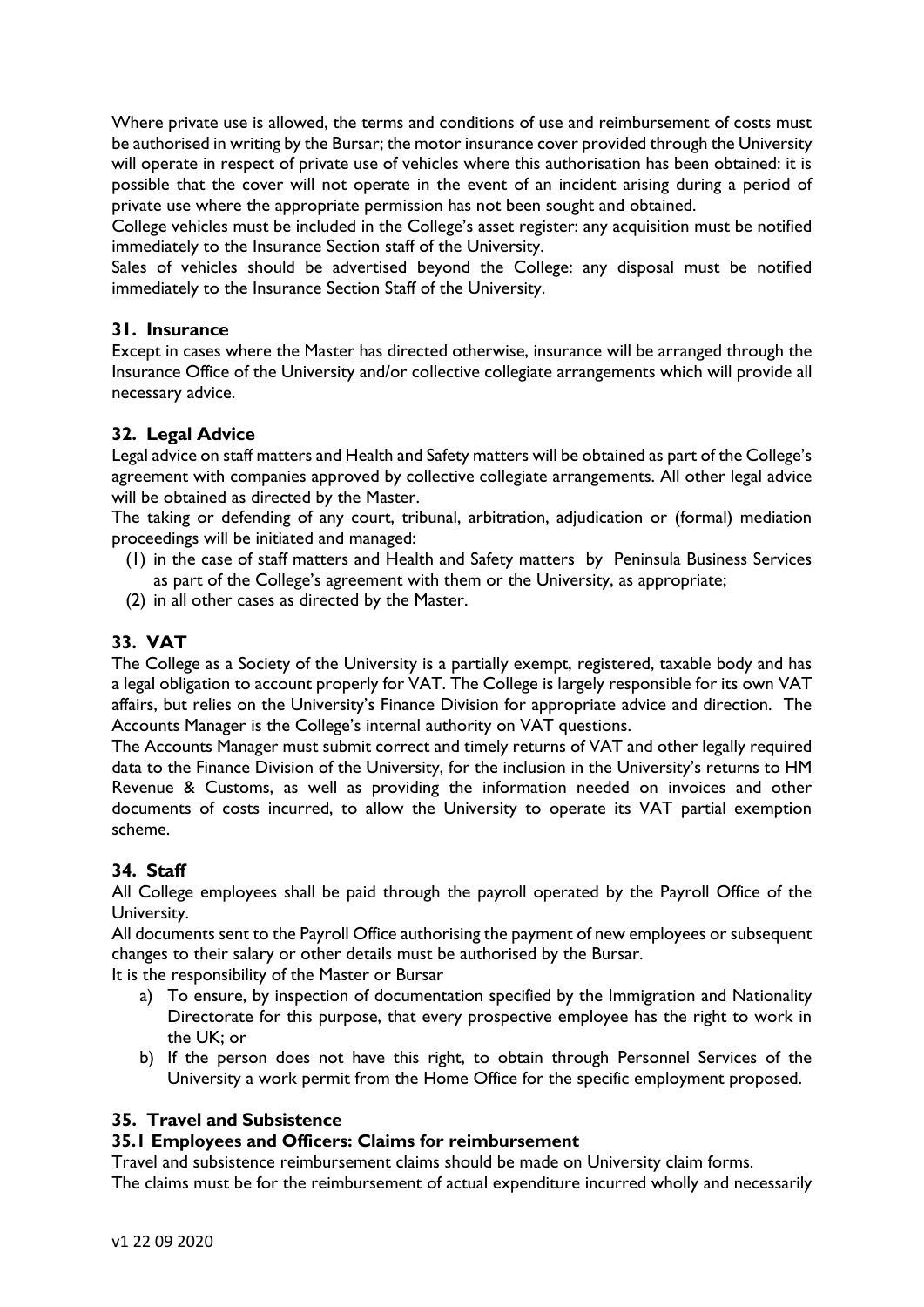on the business of the College, and be in accordance with the rates as applied by the University. Supporting receipts must be provided for the cost of accommodation, fares, and other items of expenditure. No round sum allowances may be paid.

An owner whose vehicle is being used for travel on College business must ensure that it is adequately insured for that purpose.

Employees cannot be reimbursed for the cost of travel to and from their normal place of work otherwise than in exceptional circumstances, when the permission of the Bursar must be sought. No one may authorise reimbursement of his or her own expenses.

Claims should be approved by line managers except for any claim by the Master whose claims shall be authorised by the Bursar.

Those travelling abroad on College business should take out appropriate insurance cover by registration with the University's block travel policy available through the Insurance Office.

# **35.2 Employees and Officers: Travel Advances**

Advances will normally be made only to employees and officers of the College for up to two weeks costs.

Advances will be limited to;

- (1) 75% of the estimated cost of up to two weeks' subsistence; and
- (2) the full cost of fares (unless the fare is paid directly by the College).

Requests for advances should be made on the College expense claim forms giving details of dates and countries to be visited, and a breakdown of the advance required.

Claimants must submit full documentation within seven days of return and the process of accounting for the claims against advances must be completed within one month of the return date.

Advances should not be outstanding for more than two months.

# **35.3 Students: Travel Awards**

Payments will be made to the student following the receipt of invoices/receipts to the value of the grant awarded as notified to the student in a letter from the Academic Administrator.

# **36. Payments for Entertaining**

Entertaining in the form of meals and hospitality should, wherever possible and appropriate, be carried out in College or the Master's Lodgings.

Expenditure on entertainment or courtesy gifts may be an appropriate use of College funds: it will avoid tax liability only if it is incurred wholly, necessarily and exclusively for College purposes.

Details must be included with the claim which specifies those entertained or honoured their companies or institutions, and the purpose of the entertainment or gift.

Prior authorisation must be obtained from the Bursar (except in the case of the Master) for any expenditure to be incurred on entertaining and gifts. The Development Director may incur entertainment expenses up to the agreed limits. The subsequent expense claim, which must be supported by receipts, must be submitted to the Bursar for authorisation.

# **37. Commercial Activities**

No non-College commercial activities may be carried out on College premises and no College facilities may be used for such activities, unless approved by the Master.

In no circumstances may the College address (whether postal or email) be used for non-College commercial activities.

# **38. Gifts and Hospitality**

It is an offence under the Prevention of Corruption Act 1916 for employees to accept corruptly any gift or consideration as an inducement or reward for doing, or refraining from doing, anything